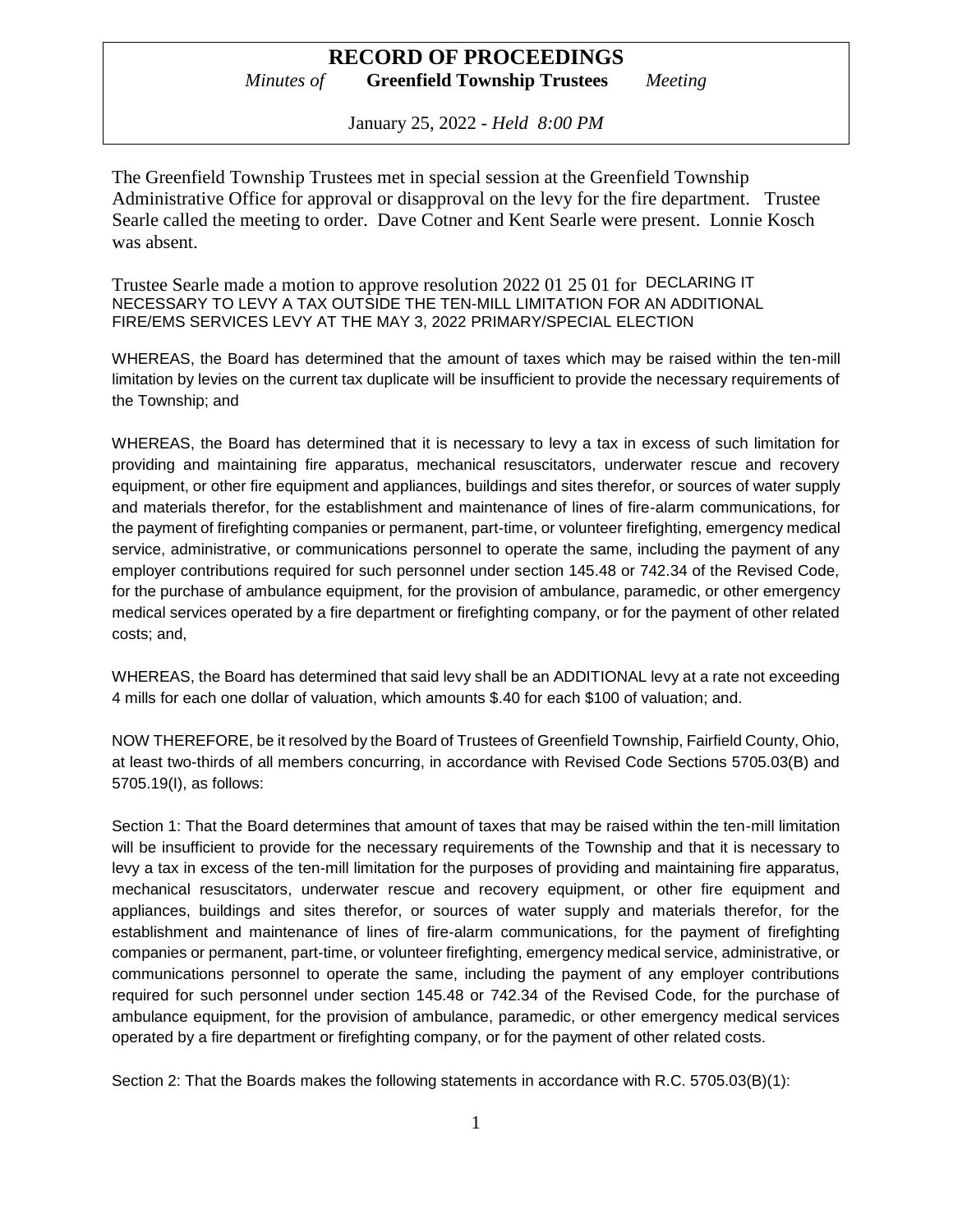## **RECORD OF PROCEEDINGS** *Minutes of* **Greenfield Township Trustees** *Meeting*

## January 25, 2022 - *Held 8:00 PM*

a. The purpose of the tax will be for providing and maintaining fire apparatus, mechanical resuscitators, underwater rescue and recovery equipment, or other fire equipment and appliances, buildings and sites therefor, or sources of water supply and materials therefor, for the establishment and maintenance of lines of fire-alarm communications, for the payment of firefighting companies or permanent, part-time, or volunteer firefighting, emergency medical service, administrative, or communications personnel to operate the same, including the payment of any employer contributions required for such personnel under section 145.48 or 742.34 of the Revised Code, for the purchase of ambulance equipment, for the provision of ambulance, paramedic, or other emergency medical services operated by a fire department or firefighting company, or for the payment of other related costs;

- b. The tax is an additional levy;
- c. The tax is authorized by R.C. 5705.19(I);
- d. The term of the tax shall be for a continuing period of time
- e. The tax is to be levied upon the entire territory of the Township;
- f. The date of the election at which the question of the tax shall appear on the ballot is May 3, 2022;
- g. That the ballot measure shall be submitted to the entire territory of the Township;

h. The tax will first be levied starting January 1, 2022 and the tax will first be collected in calendar year 2023;

i. The Township has territory solely in Fairfield County.

Section 3: That the Greenfield Township Trustees hereby certify to the Fairfield County Auditor this resolution and requests that the Fairfield County Auditor certify to the Greenfield Township Trustees the total current tax valuation of Greenfield Township, Fairfield County, Ohio and the dollar amount of revenue that would be generated by the above-specified number of mills and that such certificate thereafter be provided to the Greenfield Township Trustees.

Section 4: That the Fiscal Clerk or designee of Greenfield Township is directed to certify a copy of this resolution and deliver it to the County Auditor.

Motion by seconded by David Cotner.

There will be a special meeting on Thursday, January 27 at 6:00 p.m. at the Township to finalize the levy process